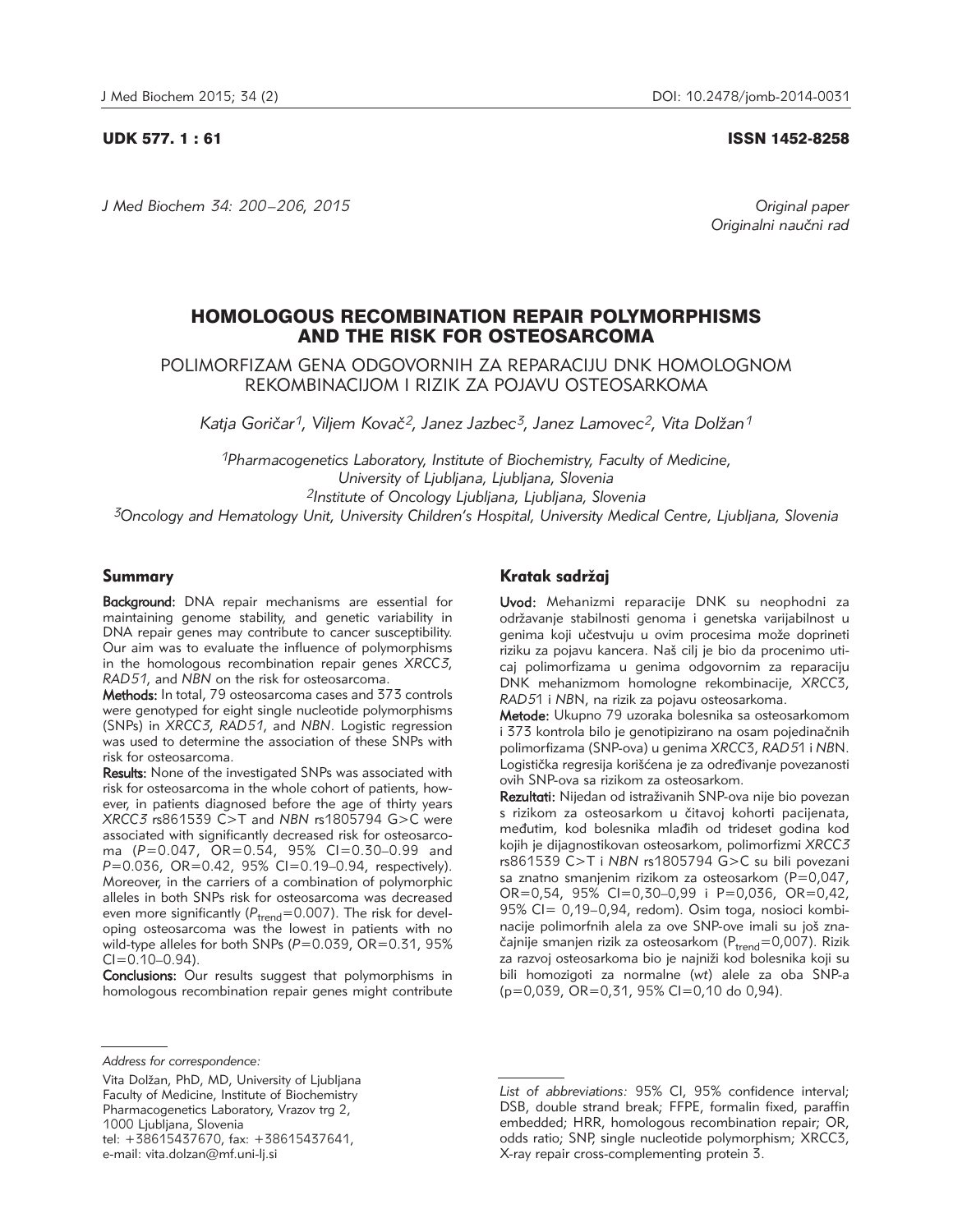to risk for osteosarcoma in patients diagnosed below the age of thirty years.

Keywords: osteosarcoma, risk, DNA repair, polymorphism

#### Introduction

Osteosarcoma is the most common bone malignancy, but is still a relatively rare tumor, with the incidence of around 3 patients per 1 000 000 people per year (1). Osteosarcoma occurs primarily among adolescents and young adults, with a peak of the incidence around 16 years, however, there is also a second peak of the incidence in elderly patients (2). It often occurs at the sites of rapid bone growth and studies have shown that osteosarcoma risk increases in taller children (3, 4). The etiology of the disease is not well explained. Osteosarcoma might be associated with rapid bone proliferation, but exposure to environmental agents can also contribute to susceptibility to osteosarcoma, especially in adults (1). The incidence of osteosarcoma is also higher in some hereditary disorders with germline alterations of tumor suppressor genes and DNA repair pathways (1, 3).

DNA repair mechanisms are essential for maintaining genome stability. Double strand breaks (DSBs) are one of the most detrimental forms of DNA damage because both strands of DNA are damaged (5). DSBs can form as a result of exposure to radiation or various chemotherapeutic agents, but are also produced endogenously, for example, during DNA replication (6). Homologous recombination repair (HRR) is one of the mechanisms involved in DSB repair (7, 8) and genetic variability of HRR genes has already been associated with cancer risk (9, 10). Several enzymes participate in HRR, among them also NBN, RAD51, and X-ray repair cross-complementing protein 3 (XRCC3). NBN is involved in DSB recognition, while RAD51, with help from mediator proteins like XRCC3, catalyses the strand transfer between the damaged region and the undamaged homologous chromatid and therefore enables resynthesis of the damaged region (11).

Single nucleotide polymorphisms (SNPs) in HRR genes have been associated with modified cancer susceptibility in various cancer types (9, 10), but no study reported on association with osteosarcoma. Nevertheless, evidence that variability in DNA repair mechanisms plays a role also in this cancer came from studies reporting that some SNPs in other DNA repair genes, especially *MDM2*, influenced risk for osteosarcoma (3, 12–14).

We have previously shown that selected tag SNPs in *NBN*, *RAD51*, and *XRCC3* genes influence the levels of DNA damage in healthy individuals (15).

Zaključak: Naši rezultati pokazuju da bi polimorfizam gena odgovornih za reparaciju DNK mehanizmom homologne rekombinacije mogao doprineti riziku za pojavu osteosarkoma kod bolesnika kod kojih je bolest dijagnostikovana pre tridesete godine života.

Ključne reči: osteosarkom, rizik, reparacija DNK, polimorfizam

Our aim was to determine whether *NBN*, *RAD51*, or *XRCC3* tag SNPs modify risk for developing osteosarcoma in Slovenian patients.

## Materials and Methods

#### *Subjects*

We obtained the data on all the patients with histologically confirmed osteosarcoma, diagnosed between 1990 and 2008, from The Cancer Registry of Slovenia. Only patients that were treated at the Department of Hematology and Oncology, University Children's Hospital, Ljubljana, Slovenia, or at the Institute of Oncology, Ljubljana, Slovenia, and had available sufficient formalin fixed, paraffin embedded (FFPE) material for DNA extraction were included in our study. Unrelated healthy Slovenian blood donors between the ages of 18 and 65 years were used as the control group (15). The study was approved by the Slovenian Ethics Committee for Research in Medicine and was carried out according to the Declaration of Helsinki.

## *DNA isolation and genotyping*

Hematoxylin and eosin-stained sections of each FFPE sample were examined by an experienced pathologist to confirm the diagnosis and to select areas representative of tumor and areas representative of normal tissue. Two – three cores (1 mm in diameter) of histologically confirmed normal tissue were obtained from each specimen for DNA extraction using a QIAamp DNA Mini kit (Qiagen, Hilden, Germany) according to the manufacturer's instructions.

Genotyping of tag SNPs in *XRCC3* (rs861539 C>T, rs1799794 A>G), *RAD51* (rs1801320 G>C, rs1801321 G>T, rs12593359 T>G), and *NBN* (rs1805794 G>C, rs709816 C>T, rs1063054 A>C) was carried out using a fluorescence-based competitive allele-specific (KASPar) assay (KBiosciences, Herts, UK) according to the manufacturer's instructions as previously described (15).

In the control group, DNA isolation from peripheral blood leukocytes and genotyping for the selected tag SNPs were performed during the previous study (15).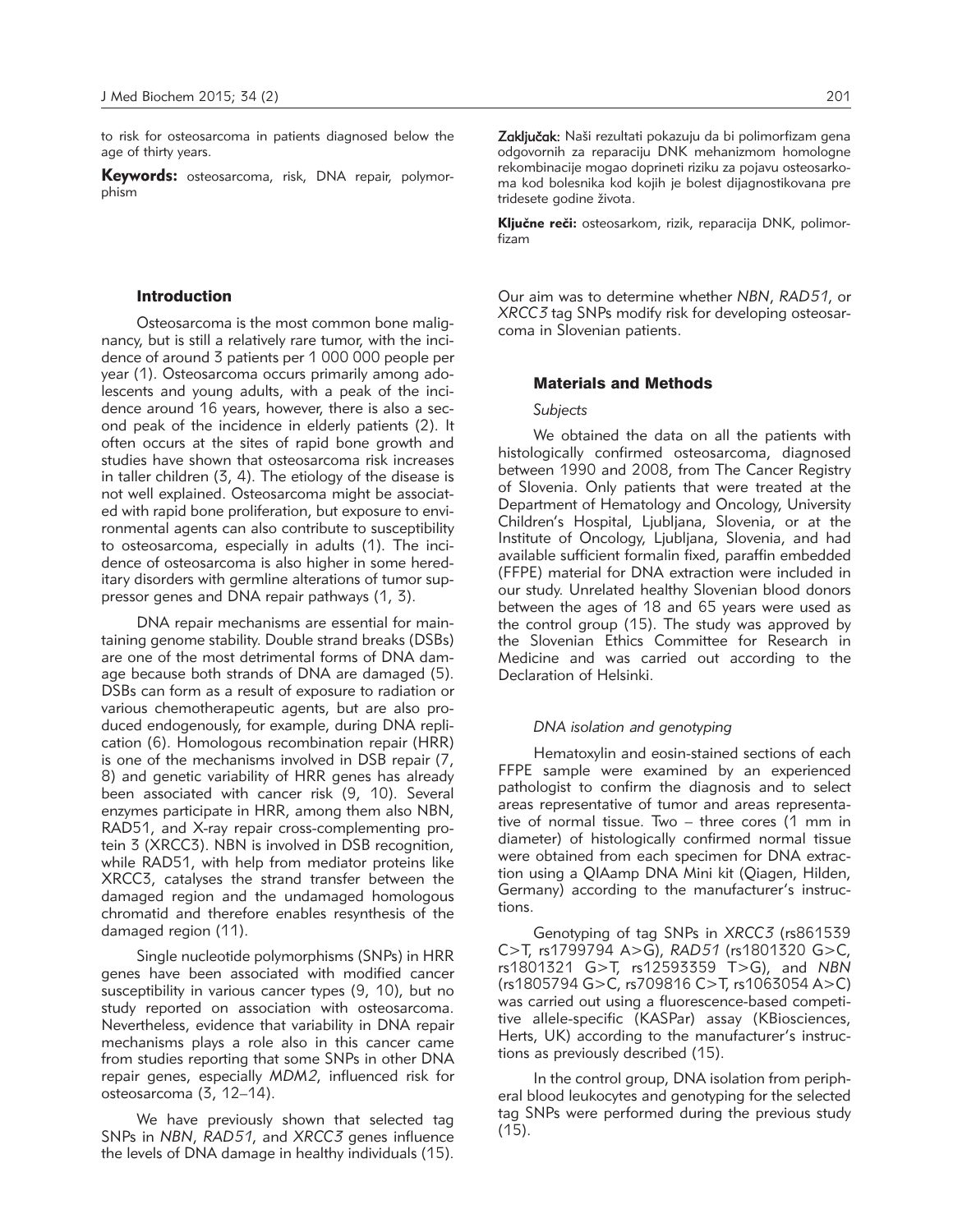#### *Statistical analysis*

Chi-squared test or Fisher's exact test were used for the comparison of categorical data distribution, while nonparametric Mann–Whitney U-test was used for comparison of numerical data. Logistic regression was used to calculate odds ratios (ORs) and 95% confidence intervals (CIs) to examine the associations of selected SNPs with the risk for developing osteosarcoma. Dominant genetic model was used in all analyses. All statistical tests were two-sided and the level of significance was set to 0.050. All statistical analyses were carried out by IBM SPSS Statistics, version 19.0 (IBM Corporation, Armonk, NY, USA).

Incidence rates were calculated per 1 million inhabitants for five-year age groups. Data on all osteosarcoma cases between 1990 and 2008 were obtained from The Cancer Registry of Slovenia (16) and population data of all the inhabitants in Slovenia during the same period were obtained from the Statistical Office of the Republic of Slovenia (17).

#### **Results**

Based on data from The Cancer Registry of Slovenia, 118 osteosarcoma patients were diagnosed in Slovenia between 1990 and 2008. Among them, 79 (66.9%) fulfilled all the inclusion criteria and were included in the study along with 373 healthy controls. The characteristics of the subjects are presented in *Table I*.

Osteosarcoma patients were significantly younger than healthy controls (*P*<0.001), but no differences regarding gender were observed ( $P=0.252$ ).

In total, 48 (60.8%) patients were younger than 30 years at the time of diagnosis. Two peaks in the average incidence rates of osteosarcoma were observed in our sample (*Figure 1*). The first peak occurred in the age group between 15 and 19 years and the second between 70 and 75 years. In comparison, data for all the patients diagnosed in Slovenia between 1990 and 2008 also showed the first peak in incidence rate in the age group between 15 and 19 years, however, the second increase of incidence rate started already after the age of 50 years (*Figure 1*).

We analyzed the risk for osteosarcoma in all patients, but also separately in osteosarcoma patients younger than 30 years at the time of diagnosis. The patients younger than 30 years did not differ from the whole group regarding gender (P=0.855) or histological type (P=0.403, calculated for osteogenic osteosarcoma against other histological types). In four patients (5.1%), osteosarcoma developed as the secondary malignancy, but these patients were all older than 30 years.

No significant differences in the genotype frequency distribution of the investigated SNPs were observed when all the osteosarcoma cases were compared to healthy controls (*Table II*). However, patients diagnosed with osteosarcoma before the age of 30 differed significantly from healthy controls regarding the genotype distribution of *XRCC3* rs861539 C>T (*P*=0.047) and *NBN* rs1805794 G>C (*P*=0.036) and the respective polymorphic *XRCC3* rs861539 T and *NBN* rs1805794 C alleles were significantly associated with decreased osteosarcoma risk ( $OR=0.54$ , 95% CI=0.30–0.99 and OR=0.42, 95% CI=0.19– 0.94, respectively) (*Table II*).

| Characteristic                    |                                           | Controls (%)    | All cases $(\%)$ | Cases $<$ 30 years (%) |  |
|-----------------------------------|-------------------------------------------|-----------------|------------------|------------------------|--|
|                                   |                                           | $N = 373$       | $N = 79$         | $N = 48$               |  |
| Age                               | Median<br>(interquartile range),<br>years | $30(23 - 53.5)$ | 19 (15-38)       | 15.5 (12.3-18.0)       |  |
| Gender                            | Male                                      | 219 (58.9)      | 40 (51.9)        | 26 (54.2)              |  |
|                                   | Female                                    | 153(41.1)       | 37 (48.1)        | 22 (45.8)              |  |
| Osteosarcoma<br>histological type | Osteogenic                                |                 | 70 (88.6)        | 47 (97.9)              |  |
|                                   | Chondroblastic                            |                 | 2(2.5)           | 1(2.1)                 |  |
|                                   | Fibroblastic                              |                 | 3(3.8)           |                        |  |
|                                   | Teleangiectatic                           |                 | 1(1.3)           |                        |  |
|                                   | Not defined                               |                 | 3(3.8)           |                        |  |
| Primary/secondary<br>malignancy   | Primary                                   |                 | 75 (94.9)        | 48 (100.0)             |  |
|                                   | Secondary                                 |                 | 4(5.1)           |                        |  |

Table I The characteristics of controls and osteosarcoma patients.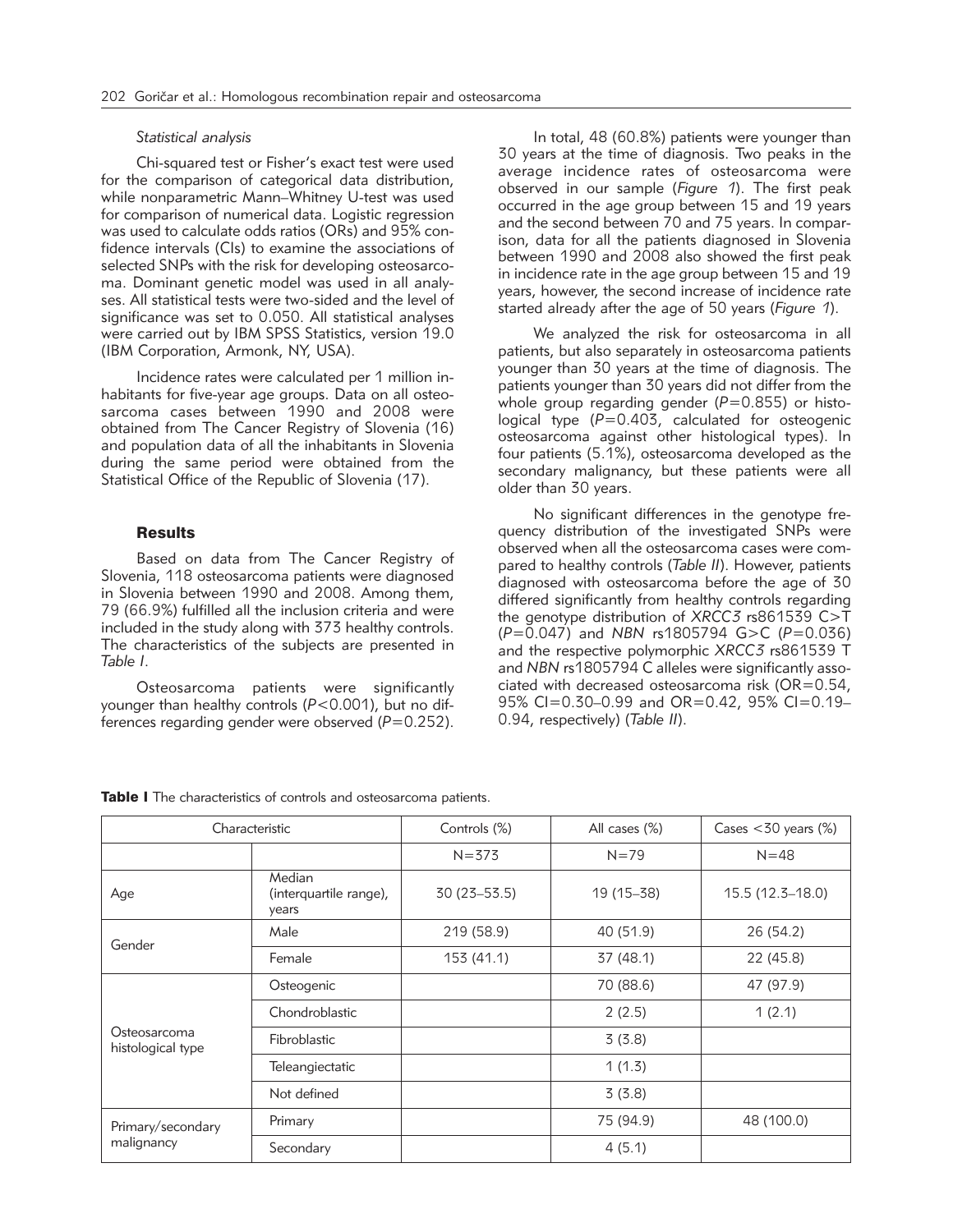

Figure 1 Average incidence rates of osteosarcoma in Slovenia between 1990 and 2008.

| Gene       | Polymorphism                            | Genotype Controls (%) |            | All patients |                         |       | Patients $<$ 30 years |                     |       |
|------------|-----------------------------------------|-----------------------|------------|--------------|-------------------------|-------|-----------------------|---------------------|-------|
|            |                                         |                       |            | Cases $(\%)$ | OR.<br>(95% CI)         | P     | Cases (%)             | OR.<br>(95% CI)     | P     |
| XRCC3      | rs1799794 A>G<br>$c.-316A > G$          | AA                    | 247 (66.2) | 47 (59.5)    | 1.29<br>$(0.78 - 2.14)$ | 0.315 | 27 (56.3)             | $1.53(0.83 - 2.80)$ | 0.175 |
|            |                                         | $AG+GG$               | 126 (33.8) | 31 (39.2)    |                         |       | 21 (43.8)             |                     |       |
|            | rs861539 C>T<br>p.Thr241Met             | CC                    | 153 (41.0) | 39 (49.4)    | 0.71<br>$(0.44 - 1.16)$ | 0.174 | 27 (56.3)             | $0.54(0.30 - 0.99)$ | 0.047 |
|            |                                         | $CT+TT$               | 220 (59.0) | 40 (50.6)    |                         |       | 21(43.8)              |                     |       |
|            | rs1801320 G>C<br>RAD51<br>c.-98 $G > C$ | GG                    | 304 (81.5) | 69 (87.3)    | 0.58<br>$(0.27 - 1.21)$ | 0.143 | 41 (85.4)             | $0.65(0.26 - 1.58)$ | 0.337 |
|            |                                         | $GC+CC$               | 69 (18.5)  | 9(11.4)      |                         |       | 6(12.5)               |                     |       |
|            | rs1801321 G>T<br>$c.-61G > T$           | GG                    | 133 (35.7) | 25(31.6)     | 1.20<br>$(0.71 - 2.01)$ | 0.497 | 18 (37.5)             | $0.92(0.50 - 1.72)$ | 0.802 |
|            |                                         | $GT+TT$               | 240 (64.3) | 54 (68.4)    |                         |       | 30 (62.5)             |                     |       |
|            | rs12593359 T>G<br>$c.*502T>G$           | TT                    | 103(27.6)  | 22 (27.8)    | 0.99<br>$(0.58 - 1.70)$ | 0.966 | 12 (25.0)             | $1.14(0.57 - 2.29)$ | 0.702 |
|            |                                         | $TG+GG$               | 270 (72.4) | 57 (72.2)    |                         |       | 36 (75.0)             |                     |       |
| <b>NBN</b> | rs1805794 G>C                           | GG                    | 33 (8.8)   | 11(13.9)     | 0.60<br>$(0.29 - 1.25)$ | 0.170 | 9(18.8)               | $0.42(0.19 - 0.94)$ | 0.036 |
|            | p.Glu185Gln                             | $GC+CC$               | 340 (91.2) | 68 (86.1)    |                         |       | 39 (81.3)             |                     |       |
|            | rs709816 C>T<br>$p.Asp399=$             | CC                    | 139 (37.3) | 29 (36.7)    | 1.02<br>$(0.62 - 1.69)$ | 0.926 | 18 (37.5)             | $0.99(0.55 - 1.84)$ | 0.975 |
|            |                                         | $CT+TT$               | 234 (62.7) | 50 (63.3)    |                         |       | 30 (62.5)             |                     |       |
|            | rs1063054 A>C<br>$c.*1209A > C$         | AA.                   | 163 (43.7) | 38 (48.1)    | 0.78<br>$(0.47 - 1.27)$ | 0.315 | 22 (45.8)             | $0.81(0.44 - 1.51)$ | 0.508 |
|            |                                         | $AC+CC$               | 210 (56.3) | 38 (48.1)    |                         |       | 23 (47.9)             |                     |       |

Table II Association of *XRCC3*, *RAD51*, and *NBN SNPs* with risk for osteosarcoma.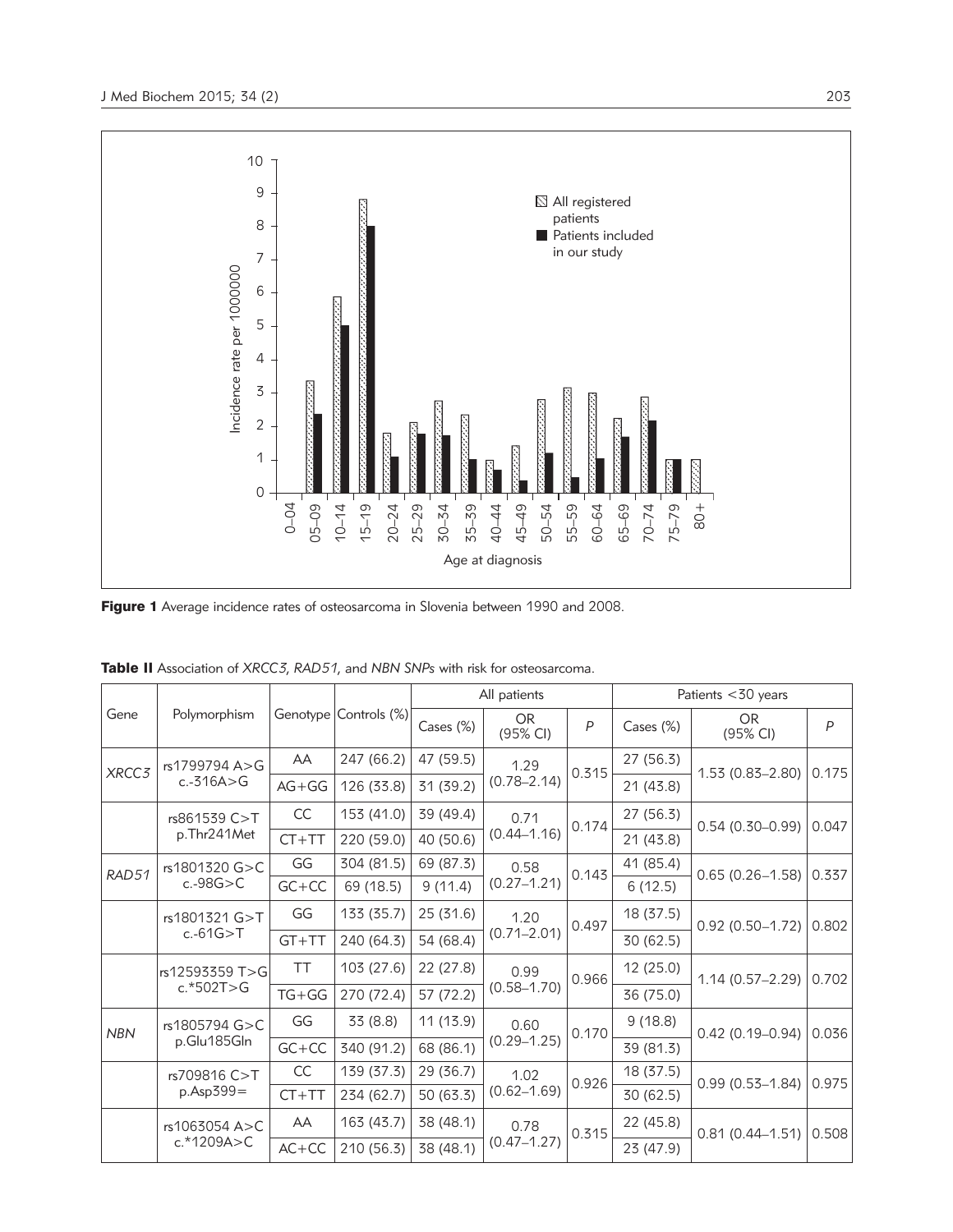Furthermore, when the combined effect of both *XRCC3* rs861539 C>T and *NBN* rs1805794 G>C was investigated in patients diagnosed before the age of 30 years, osteosarcoma risk was further decreased (P<sub>trend</sub>=0.007). The risk was the lowest in patients with no wild-type alleles for both SNPs (P=0.039, OR=0.31, 95% CI=0.10–0.94). The combination of both SNPs also showed a trend, albeit insignificant, towards decreased risk for developing osteosarcoma regardless the age at diagnosis (*P*=0.072; OR=0.70; 95% CI=0.47–1.03), although individual *XRCC3* rs861539 C>T and *NBN* rs1805794 G>C SNPs were not significantly associated with osteosarcoma in the whole cohort.

## **Discussion**

In the present study, we observed that SNPs in HRR genes influence the risk for developing osteosarcoma in adolescents and young adults. Significantly decreased risk for osteosarcoma was observed for *XRCC3* rs861539 CT and TT genotypes and *NBN* rs1805794 GC and CC genotypes, and the risk decreased even more in the carriers of polymorphic alleles in both genes. On the other hand, none of the investigated SNPs were associated with risk for osteosarcoma in the whole cohort of patients.

We included in our study almost all the pediatric and adolescent osteosarcoma patients diagnosed in Slovenia, because most of them are treated at University Children's Hospital, Ljubljana. On the other hand, we could not include all the adult cases, possibly because they were diagnosed and treated only surgically in other hospitals and were not admitted to the Institute of Oncology, Ljubljana.

Osteosarcoma incidence usually has a bimodal age of distribution, with the first peak among adolescents and a second peak in adults older than 60 years (2). Most patients are diagnosed before the age of 30 years, with a peak of the incidence around 16 years (18). We also observed the highest osteosarcoma incidence among adolescents between 15 and 19 years. The bimodal incidence distribution might be associated with different disease etiology in younger and older osteosarcoma patients. Environmental exposure to radiation, alkylating agents, or other factors that may contribute to osteosarcoma most likely plays an important role in older patients (1), where osteosarcoma can present as a secondary malignancy (2), which we also observed in our study. On the other hand, genetic factors probably contribute more to osteosarcoma in younger patients, where it often coincides with rapid bone growth (2). Genetic variation in DNA repair mechanisms leading to differences in DNA repair capacity and level of unrepaired DNA damage could influence risk for osteosarcoma, especially considering the fact that a higher osteosarcoma incidence was observed in hereditary disorders with

alterations in DNA repair pathways. We therefore separately analyzed osteosarcoma in patients younger than 30 years at the time of diagnosis, and significantly decreased risk for osteosarcoma was observed for carriers of at least one polymorphic *XRCC3* rs861539 T or *NBN* rs1805794 C allele.

Both SNPs, *XRCC3* rs861539 T or *NBN* rs1805794 C allele, are non-synonymous and could therefore affect protein structure or function. Both SNPs were associated with decreased levels of DNA damage, detected using the comet assay in our previous study, suggesting that both polymorphisms may affect the DNA repair capacity of these enzymes (15). To our knowledge, no previous studies investigated SNPs in HRR genes in osteosarcoma. The results of studies investigating the associations of *XRCC3* rs861539 C>T with susceptibility to other cancer types were often inconclusive, so several meta-analyses were published in the last few years, either examining susceptibility to just one or several cancer types (9, 19–22). The results differed even among metaanalyses, but most have detected increased breast or bladder cancer susceptibility in the carriers of polymorphic alleles (9, 19, 22), while lung or skin cancer susceptibility was decreased (9, 19, 20).

Fewer meta-analyses have been published regarding the influence of *NBN* rs1805794 G>C (10, 23–25). Increased overall cancer susceptibility (10) and increased bladder cancer susceptibility were reported (25), while the previously reported decreased breast cancer susceptibility (23) was no longer significant in a more recent meta-analysis (24). Other single studies observed no influence on acute lymphoblastic leukemia susceptibility (26), but susceptibility to acute myeloid leukemia was decreased (27). In our undergoing study, the polymorphic *NBN* rs1805794 C allele was also associated with decreased susceptibility to pediatric B-cell acute lymphoblastic leukemia. The most studied SNPs regarding osteosarcoma susceptibility are those in the *MDM2* gene. MDM2 is a negative regulator of the tumor suppressor p53, and several studies, including a recent meta-analysis, have shown that *MDM2* SNPs influence osteosarcoma susceptibility (3, 13, 14). MDM2 also contributes to the regulation of DSB repair and it was shown that it directly binds NBN (28), suggesting that our observation of *NBN* rs1805794 G>C modifying osteosarcoma susceptibility is biologically plausible.

The discrepancies between the results of different studies suggest that individual SNPs contribute only a small part to overall cancer susceptibility. Indeed, one of the meta-analyses concluded that while *XRCC3* SNPs definitely modify cancer susceptibility, they do not represent the most important risk factor (19). Interplay of more SNPs is more likely. This is also supported by our observation that, compared to a polymorphism in a single gene, the combination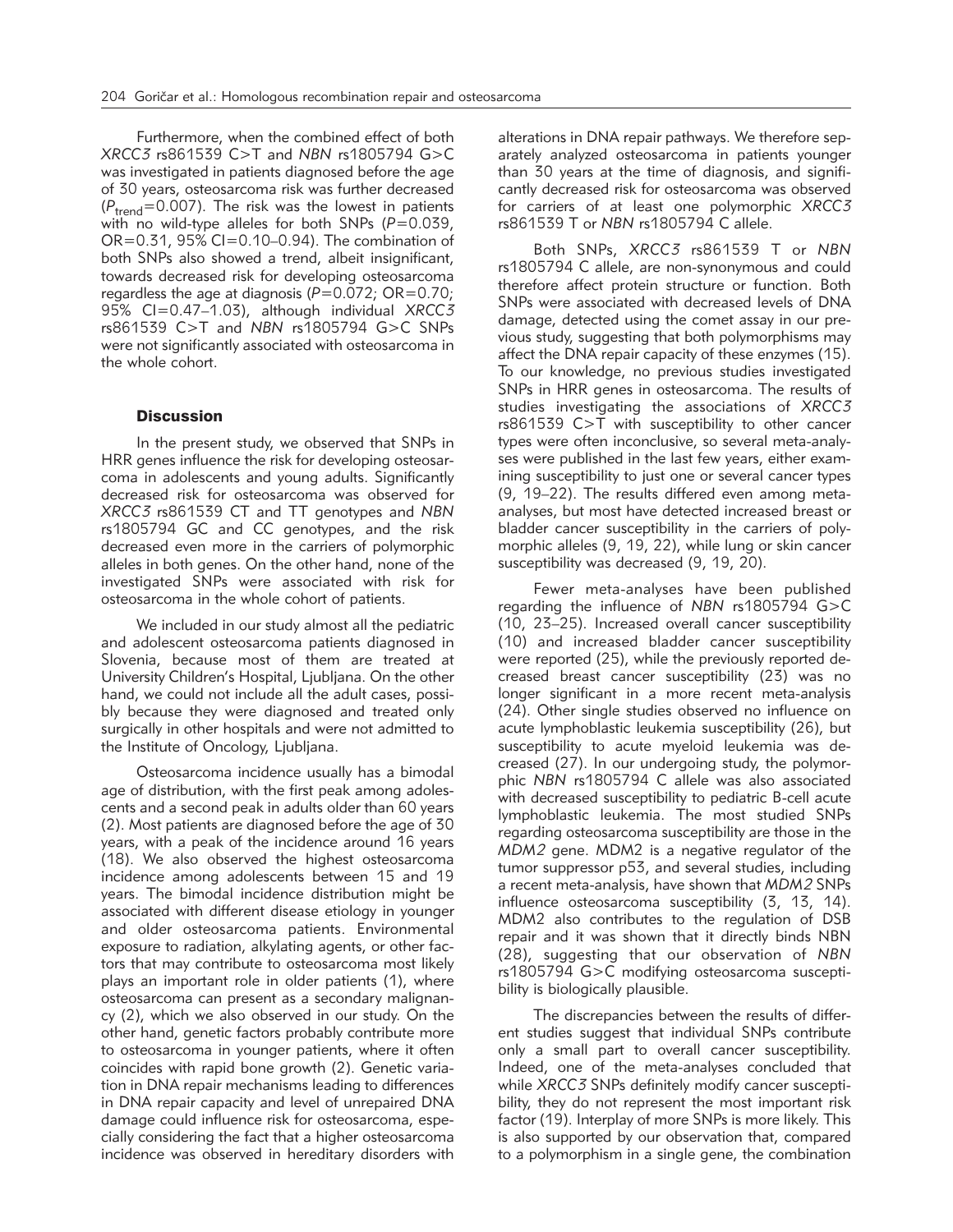of *XRCC3* rs861539 C>T and *NBN* rs1805794 G>C SNPs has a larger protective effect on osteosarcoma susceptibility in adolescents and young adults.

As osteosarcoma is a rare form of cancer, our study was performed on a relatively small group of patients, thus our results need to be confirmed in a larger study on osteosarcoma in adolescents. However, different observations for the influence of SNPs were reported for different populations and the advantage of our study is that both patients and controls were recruited in a geographic area with an ethnically homogeneous population (29).

Although our study focused only on genes within HRR, SNPs in other DNA repair pathways have also been associated with osteosarcoma risk. The polymorphic allele of nucleotide excision repair gene *XPD* rs1799793 was associated with decreased risk of developing osteosarcoma (12), while various *FANCM* SNPs were associated with increased risk (3).

#### **References**

- 1. Ritter J, Bielack SS. Osteosarcoma. Ann Oncol 2010; 21 Suppl 7: vii320–5.
- 2. Ottaviani G, Jaffe N. The epidemiology of osteosarcoma. Cancer Treat Res 2009; 152: 3–13.
- 3. Mirabello L, Yu K, Berndt SI, Burdett L, Wang Z, Chowdhury S, et al. A comprehensive candidate gene approach identifies genetic variation associated with osteosarcoma. BMC Cancer 2011; 11: 209.
- 4. Quartuccio N, Treglia G, Salsano M, Mattoli MV, Muoio B, Piccardo A, et al. The role of Fluorine-18-Fluorodeoxyglucose positron emission tomography in staging and restaging of patients with osteosarcoma. Radiol Oncol 2013; 47: 97–102.
- 5. Helleday T, Petermann E, Lundin C, Hodgson B, Sharma RA. DNA repair pathways as targets for cancer therapy. Nat Rev Cancer 2008; 8: 193–204.
- 6. Li X, Heyer WD. Homologous recombination in DNA repair and DNA damage tolerance. Cell Res 2008; 18: 99–113.
- 7. Yang Z, Waldman AS, Wyatt MD. DNA damage and homologous recombination signaling induced by thymidylate deprivation. Biochem Pharmacol 2008; 76: 987–96.
- 8. Berger SH, Pittman DL, Wyatt MD. Uracil in DNA: consequences for carcinogenesis and chemotherapy. Biochem Pharmacol 2008; 76: 697–706.
- 9. He XF, Wei W, Li JL, Shen XL, Ding DP, Wang SL, et al. Association between the XRCC3 T241M polymorphism and risk of cancer: evidence from 157 case-control studies. Gene 2013; 523: 10–9.
- 10. Lu M, Lu J, Yang X, Yang M, Tan H, Yun B, et al. Association between the NBS1 E185Q polymorphism and cancer risk: a meta-analysis. BMC Cancer 2009; 9: 124.

In conclusion, our results support the observations that DNA repair polymorphisms, specifically SNPs in the HRR genes *XRCC3* and *NBN*, might contribute to risk for developing osteosarcoma in children, adolescents and young adults.

*Acknowledgements.* The authors thank the staff of The Cancer Registry of Slovenia for providing information on all the osteosarcoma patients in Slovenia. This work was financially supported by the Slovenian Research Agency (ARRS Grants No. P1-0170, P3- 0343).

## Conflict of interest statement

The authors stated that they have no conflicts of interest regarding the publication of this article.

- 11. Thacker J. The RAD51 gene family, genetic instability and cancer. Cancer Lett 2005; 219: 125–35.
- 12. Biason P, Hattinger CM, Innocenti F, Talamini R, Alberghini M, Scotlandi K, et al. Nucleotide excision repair gene variants and association with survival in osteosarcoma patients treated with neoadjuvant chemotherapy. Pharmacogenomics J 2012; 12: 476–83.
- 13. Toffoli G, Biason P, Russo A, De Mattia E, Cecchin E, Hattinger CM, et al. Effect of TP53 Arg72Pro and MDM2 SNP309 polymorphisms on the risk of highgrade osteosarcoma development and survival. Clin Cancer Res 2009; 15: 3550–6.
- 14. Wang L, Liu Z, Jing P, Shao L, Chen L, He X, et al. Effects of murine double minute 2 polymorphisms on the risk and survival of osteosarcoma: a systemic review and meta-analysis. Tumour Biol 2013 Oct 11. [Epub ahead of print]
- 15. Goricar K, Erculj N, Zadel M, Dolzan V. Genetic polymorphisms in homologous recombination repair genes in healthy Slovenian population and their influence on DNA damage. Radiol Oncol 2012; 46: 46–53.
- 16. SLORA: Slovenija in rak. Epidemiologija in register raka. Onkološki inštitut Ljubljana [database on the Internet] [cited November 11, 2013]. Available from: www.slora.si.
- 17. Statistical Office of the Republic of Slovenia [database on the Internet] [cited November 11, 2013]. Available from: www.stat.si.
- 18. Damron TA, Ward WG, Stewart A. Osteosarcoma, chondrosarcoma, and Ewing's sarcoma: National Cancer Data Base Report. Clin Orthop Relat Res 2007; 459: 40–7.
- 19. Han S, Zhang HT, Wang Z, Xie Y, Tang R, Mao Y, et al. DNA repair gene XRCC3 polymorphisms and cancer risk: a meta-analysis of 48 case-control studies. Eur J Hum Genet 2006; 14: 1136–44.